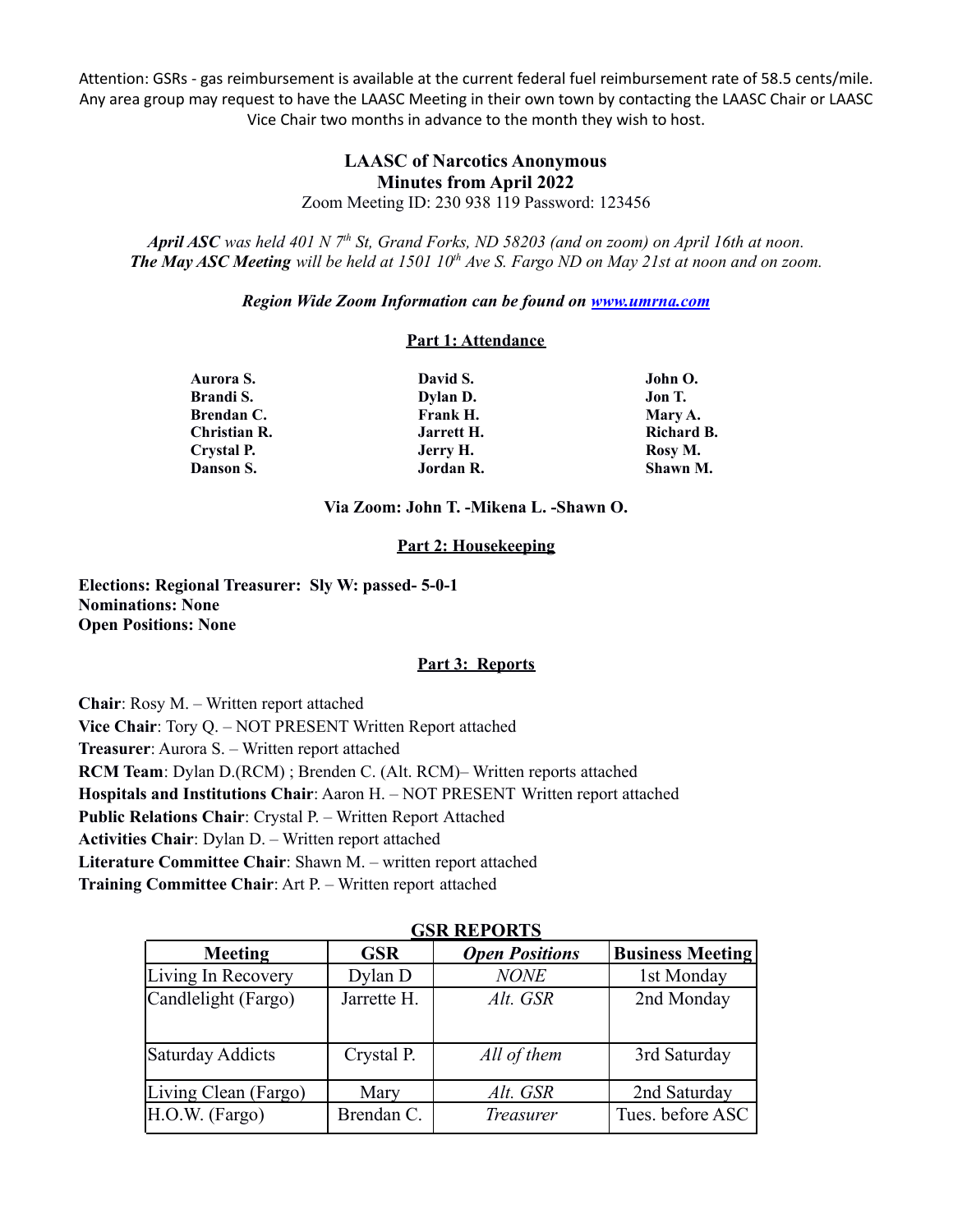| Women's No Matter<br>What                                       | Brandi S. | Alt. GSR                      | 1st Saturday |
|-----------------------------------------------------------------|-----------|-------------------------------|--------------|
| Parents and Children                                            | Jon T.    | GSR, Alt. GSR, Vice<br>Chair, |              |
| We Do Recover                                                   | Danson    | х                             |              |
| Stepping Stones,<br>Mixed Nuts, New Hope<br>(Thief River Falls) | Shawn O.  | $\boldsymbol{x}$              |              |

# **Part 4: Sharing Session**

## **Old Business**

1. Guidelines Discussion: Motion- Made by John O 2<sup>nd</sup> by Brendan C. Amend point H Motion to Activities Committee will create and post a visible sign at all events. This sign will communicate a reminder to all attendees about respecting our spiritual principle of anonymity, specifically mentioning being considerate with photos. INTENT: A clear directive with mention of the actual reasoning/spiritual principle included.

## **PASSED - 6 for/0 against/0 abstain**

2. Guidelines Discussion: Motion- Made by Brendan C. 2<sup>nd</sup> Rosy M. To change wording under "voting" so that abstentions do not count towards the 2/3 rule, to add an option for "present but not voting" (which WOULD count toward the vote) and take out the "rule of quorum" at the end of the section. INTENT: To make the voting section of our guidelines more clear and to give GSR's the option to decline from voting while still counting towards the 2/3 ru**le.**

## **PASSED - 5 for/0 against/1 abstain**

**3.** Guidelines Discussion: Motion- Made by Frank 2<sup>nd</sup> by: Brendan C- At Match ASC the body appoints an Ad Hoc chair to bring a web plan for approvals by the ASC , with a budget proposal.

## **PASSED - 4 for/0 against/2 abstain/0 PBNV**

## **NEW business.**

- 1. MOTION: Made by: Dylan D. 2<sup>nd</sup> by Brendan C. To Discuss and gather consensus from groups on our Regional Service Committee creating an ad-hoc committee to sell merchandise year round that will be chaired and led by Sly w. and Chris C.
	- intent: to carry the will of Lake Agassiz Afrea to the Regional Servicer Committee at Spiritual Refreshment in May.

## **(TABLED to take back to groups for)**

- 2. MOTION: Made by: Frank H.  $2<sup>nd</sup>$  Danson S. To suspend the clean-time requirement for the Vice Chairperson for the duration of their current term (which would be through October).
	- intent: to allow the current Vice Chair to remain in their position as they are ably fulfilling their duties.

**(TABLED [after failed vote to bring it to an immediate vote 2/6/1/0] to take back to groups vote in May)**

3. Discussion: Made by: Art 2<sup>nd</sup> by Crystal P.- Written proposal for funds in estimation of \$500 start-up costs. This would cover Literature, whiteboards/markers, printing of worksheets/pamphlets to get us through our two upcoming workshops and gain some supplies to use for the rest of the year.

## **(PASSED 7 for/0 against/0 PBNV/1 abstain)**

- 4. Discussion: Made by Frank H, 2nd by Danson S. -to have Frank create cheap B&W flyers with info as soon as events are planned & circulate them around area meetings.
	- intent: 1. to get basic info out (hopefully a month or more in advance) so that more people can plan to make events. 2. to limit color printing to lower expenses.

## **(TABLED to May ASC)**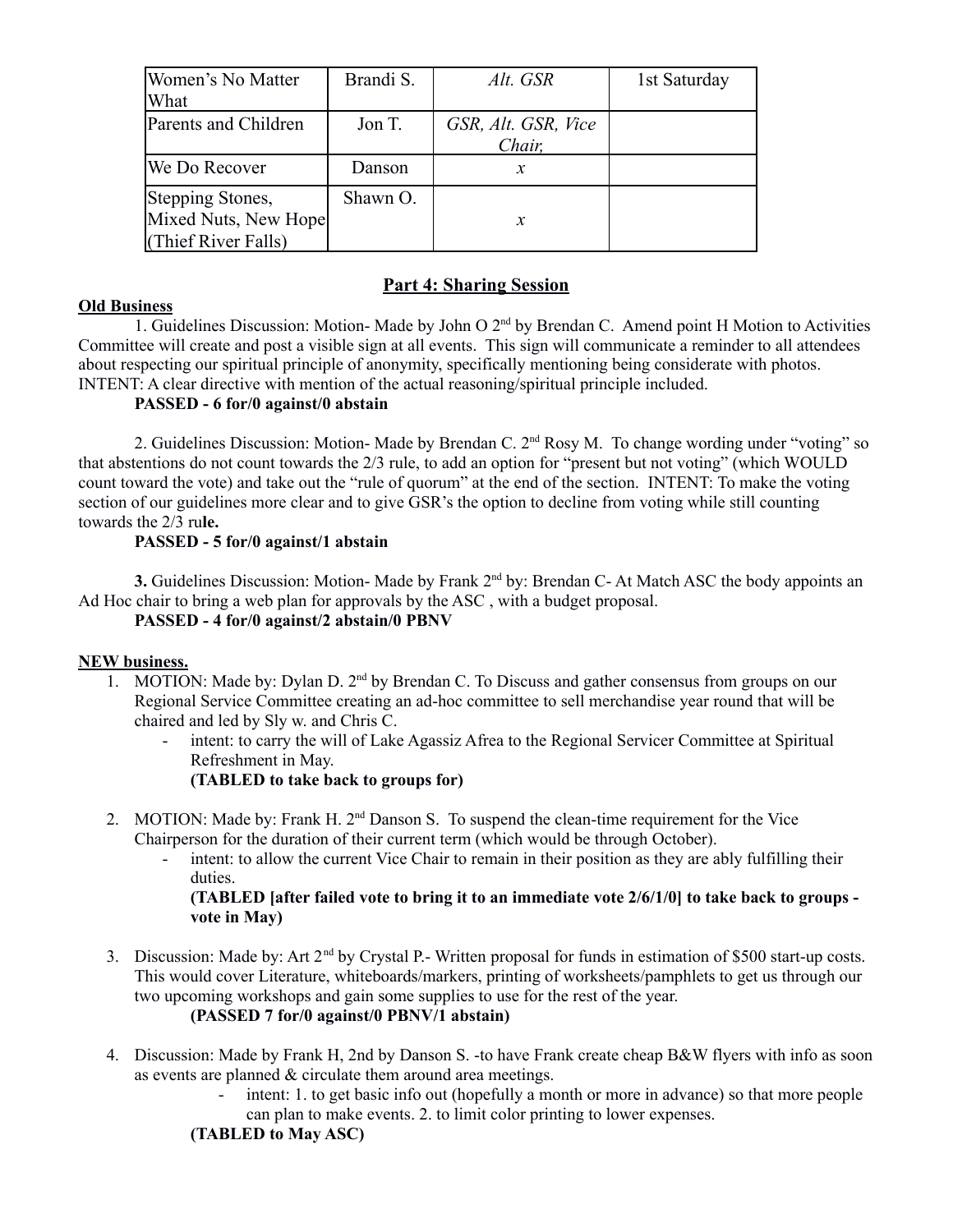- 5. Discussion: Made by Danson S. 2nd by Dylan D. -A new body of service needs to be addressed for the H&I service in Grand Forks, being conducted at Sharehouse. All groups were not invited to participate,
	- Intent: 1. to share responsibility amongst our local groups equally, relieve tension and sore feelings from the groups that were excluded and to stimulate service opportunities for all groups in town. 2. Have a meeting facilitation rotation and clear training guidelines as to who can lead me**etings at Sharehouse and appoint a panel leader to help in maintaining a schedule.**

**(TABLED to May ASC)**

# **Meeting finished around: 4 PM**

## **ATTENTION GSR SECTION!!!!!!**

## *Please bring these topics to your home groups for discussion and/or voting*

# New Business Motion #1

New Business Motion #2

# **REPORTS**

## **Chair Report**

Good afternoon LAASC. We had a great opportunity last month to execute discussion of improvements to this body and the eay it serves groups in the area. We have already begun to discuss implementations of new policies to make things run more smoothly, in a more organized manner and welcome other ideas in this same vein.

There are many changes ahead and I hope that this body can support each other through them all. Thank you for your service and sacrifices for this fellowship and...as always, I am available to assist in any way I can to help not only this body continue to progress forward but also to help any individual officer of this body in their journey of service in recovery.

Yours Faithfully, Rosy M Chair of LAASC

## **Vice Chair Report**

Hello Beautiful Area Addicts,

I am sorry that I could not attend this month's ASC due to a problematic childcare situation. I am grateful for another month of being able to serve the Area Service Committee and continue my involvement with the other subcommittees where possible. It is a due diligence to let the addicts in attendance be aware that last week I did experience a lapse. It is not without the help of the fellowship and the tools I possess that I am already working on myself and the growth I know will come from this. I take much pride in the positions and involvement I hold in NA and respect my peers in this program to be completely transparent with this situation. I hope to continue being of service and thank each and every one of you for your continued service and support.

All the loves,

Tory Q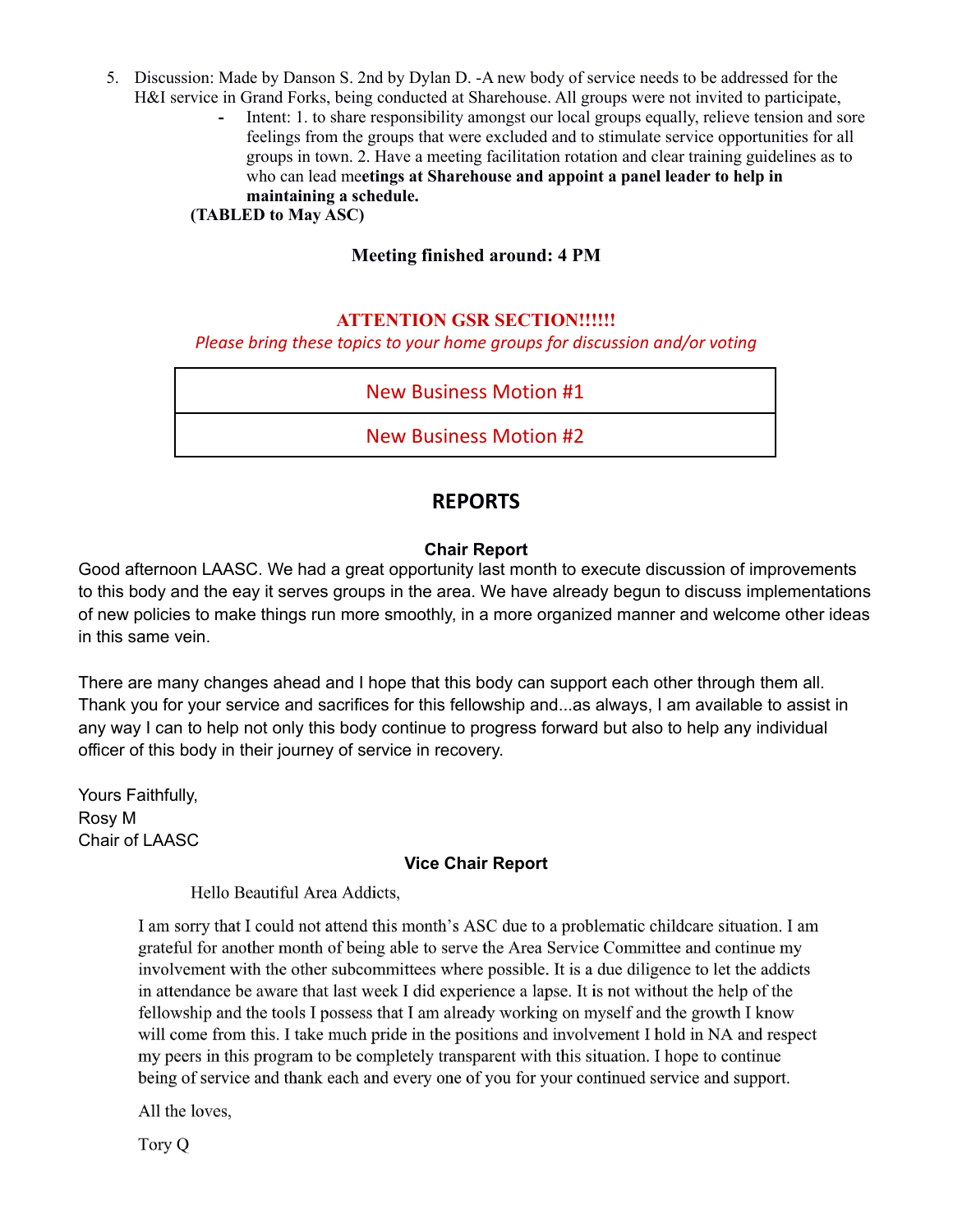## **Treasurer**

Thank you for allowing me to be a part of the LAASC service body.

Last month's total was \$2406.89. We gave gas vouchers totalling \$40. \$59.78 was paid for the phone line. Shawn M/Literature deposit was \$184.73. Fargo Group Deposits totaling \$604.00. The cash Balance was \$140 prior to printing the meeting list. We were left with \$50 cash after, which was also deposited.

The total prior to ASC this month is \$3095.84

Aurora S. LAASC Treasurer

## **Activities Committee**

Hello Lake Agassiz area addicts! We are holding our Service Begins with me banquet 2022 Event in Grand Forks on Saturday April 30th! We will open doors at 12pm and have our first workshop at 12:45!

We will have 3 workshops followed by a catered meal and finished with a Speaker! I hope you can all join us for a great fellowship event to share our experience in NA service with the newcomer and each other! We have a few other things planned such as a clean time countdown and a spiritual refreshment pass give-a-way! I'm excited to help with this year's event and I thank you all for allowing me to help serve my fellow addicts around Lake Agassiz Area!

I also want to add that I hope as a committee body we can nominate a couple of willing people who we think could possibly step into the activities chair role! Being as on the 3rd Saturday of May I will be finishing my term and not seeking to stay in this current service role as Activities Chair! As I have stated the past couple of months I'll be moving forward in new directions within NA service and focusing on my growing family! Much Love!

Activities account is at 1,400\$ no money has been spent since Koda reset our account -Dylan D

## **RCM team:**

The area should know that UMRNA is in need of a new Web Chair!

fellowship development needs a chair as well. This position helps support the newer NA groups and supply literature to them as well. This position holder should be available to travel and be available to visit these groups!

We would like the groups to discuss and bring their will to the area on the idea of our region creating an Ad-hoc committee to sell merchandise year round in order to raise funds for our region! The people chairing and heading this committee would be Sly and Chris C.

Nominations needed for Chair, Co- Chair, Secretary and fellowship development!

The next UMRNA service committee will be held at 10am on May 29th at Fair hills resort in Detroit lakes MN

I look forward to carrying our areas thoughts on this possible new regional merchandise committee and any other topics to UMRNA service committee! With love in service: Dylan D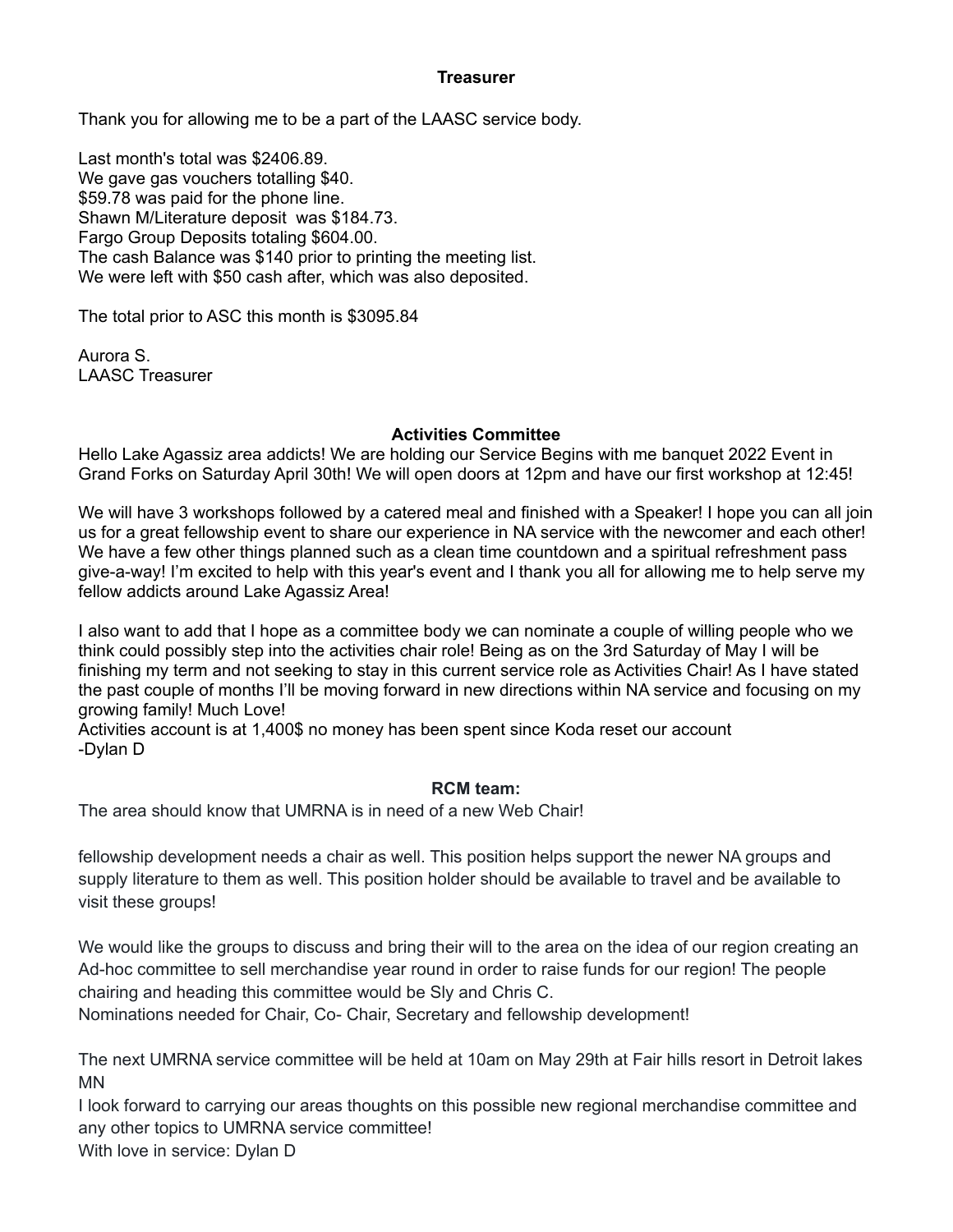-Dylan Dymowski

# **PR Chair**

Hello Fellow Addicts,

I'm happy to report that the PR Committee meeting on Friday April 15th was awesome! I'm truly grateful to everyone that joined me! 18 Addicts attended with brilliant ideas and heart warming enthusiasm! I think this speaks volumes to the character and willingness of our N.A Members to be of Service!! Thank you to everyone that attended!

I'm extremely grateful! Teamwork will make this fun and effective! I welcome more people to get involved. There are so many opportunities to educate our communities, celebrate recovery, have fun in recovery and save lives!! I'm excited to work with you all!

I updated the meetings list and printed 400 copies. It cost \$80.60 ! Aurora was kind enough to meet me at Office Depot and the costs were covered out of the PR Budget!

Sly volunteered to contact every meeting on the list to make sure everything is completely updated! Thank you Sly!

PUBLIC RELATIONS Week is coming the First week of June!!

We are planning for an Amazing PR week. We will have activities for each day! This is going to be an incredible opportunity to educate our community about how to find NA And help the still suffering addict! Recovery is Possible and we are living proof of this!

Moving forward I will continue to have the PR Committee meeting on the 3rd Friday of the month at 6 pm! I will have it posted in the News Letter, on Facebook and will announce it at meetings!! I want to thank Rosie for her support with this position! I also want to thank everyone who has been willing to lend their time and experience to help me really get this position rolling!

I will print more meeting lists once We have contacted each group!

Special Thanks to Don and Kenzie for their support and willingness to answer the hot line! Thank you to Kenzie, Wesley and Alex R. For their continued willingness to help me!!

I'm extremely grateful for this opportunity to serve NA and I'm very proud of my fellow Addicts for being willing to give back to NA AND our community!!

With a heart full of Gratitude, Crystal P Pr.na.laasc@gmail.com 701-404-7377 651-592-4574

# **H&I Chair**

Greetings my fellow addicts,

As always I will start off by saying thank you for allowing me to be of service. This month has been an exciting one. First off I am pleased to be reporting that the Clay County jail is looking to begin programs starting in June and has reached out to us about facilitating a meeting there once again.

That being said, my position is getting far more difficult to manage alone. I am looking to get more volunteers to not only go into the jail(there are specific requirements for this) and also more help in H and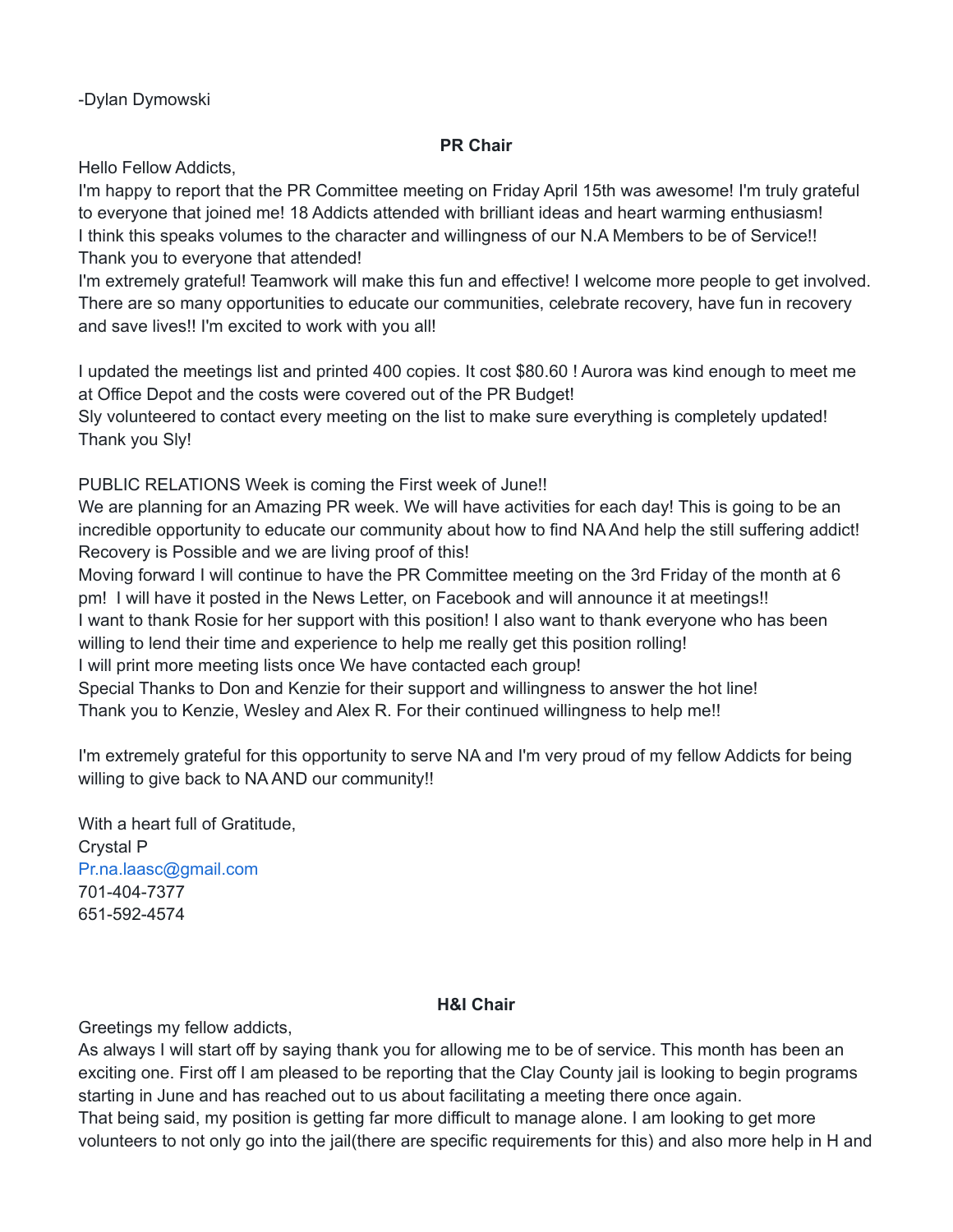I in general. If interested please email me at the address below along with any questions/ information about yourself which may be pertinent to your interests, i.e. clean time, legal status, and or skill sets helpful to fulfilling various positions within the sub-committee.

Lastly I would like to report that Grand Forks is now getting to go into a new facility to their community. It is my understanding that they are still kind of figuring a few things out but have been going in regularly for a couple of months now. I have extended my assistance in any way to their group. Hopefully that continues to be successful.

Currently in fargo/ Moorhead we are only in Anchorage and have been experiencing a hiccup or two with scheduled times with them otherwise we have had great turn out for addicts wanting to go in and help facilitate and share their experience, strength and hope.

In service, Aaron H. aaronmhennager@gmail.com 701-866-9091 text please

## **April 2022 Literature Report**

Hello my friends and colleagues, as agreed upon in our subcommittee I have made our quarterly area donation in the amount of \$184.73 on the 15th day of April, 2022. Also I would like to encourage more addicts to join us by bringing up more ideas of how we can influence the newcomer and to put more NA literature in the hands of more addicts. As well as the concept that the program of Narcotics Anonymous is in the literature. We do have our next subcommittee meeting scheduled for Sat May 7th at 5pm at the lighthouse church. Once again, the newsletter is available one week prior to the month being featured. Contact our newsletter executive editor Brendan C.

| Opening Balance 3/18/22           | \$670.91   |
|-----------------------------------|------------|
| Literature purchased by Committee | \$957.02   |
| Literature Sales/Dopsites         | \$784.39   |
| Inventory on hand today 4/15/22   | \$2,451.68 |
| <b>Closing Balance</b><br>4/15/22 | \$339.05   |
| <b>Total assets</b>               | \$2,790.73 |
|                                   |            |

In service of Narcotics Anonymous,

Shawn M

## **Training Committee**

Good day to all, training committee is looking forward to presenting what we have put together so far we will be doing our first workshop at service begins with me April 30th in Grand Forks we are also scheduled for a workshop at spiritual refreshment Memorial Day weekend we would like to thank everybody for their support and service

Art P. Ad-hoc Training Chair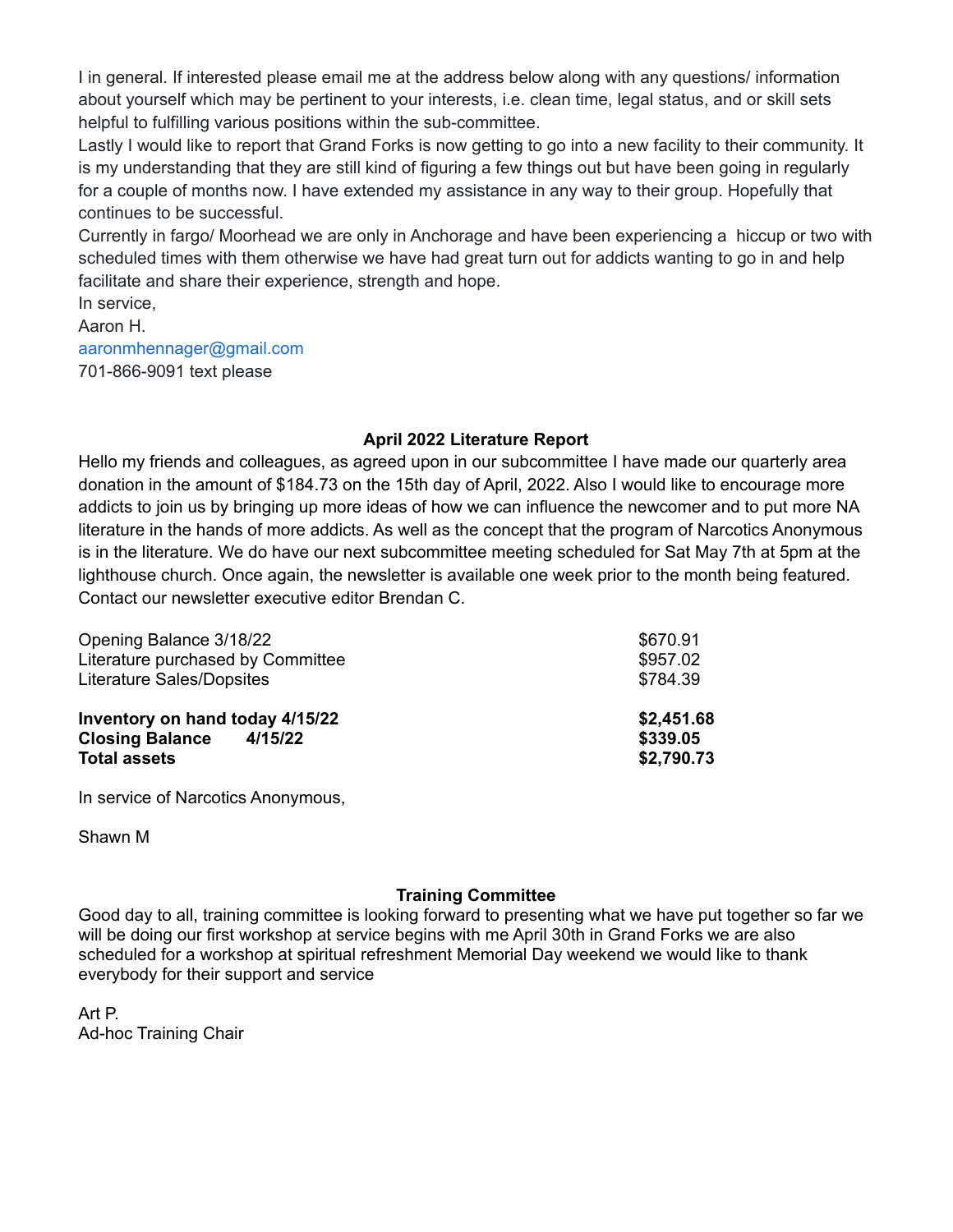# **Election Schedule**

| <b>Position</b>                                            | <b>Current</b><br><b>Trusted</b><br><b>Servant</b> | <b>Contact</b><br><b>Information</b> | <b>Voted In</b> | <b>Term Ends</b> | <b>Meeting</b>                |
|------------------------------------------------------------|----------------------------------------------------|--------------------------------------|-----------------|------------------|-------------------------------|
| <b>LAASC Chair</b>                                         | Rosy M                                             | 701-781-2857                         | 1/2022          | 1/2023           | 3rd Saturday 12pm             |
| <b>LAASC Vice</b><br>Chair                                 | Tory Q.                                            | 701-412-6223                         | 10/2021         | 10/2022          | -refer to chair               |
| Secretary                                                  | <b>Garrett R</b>                                   | 701-388-7805                         | 12/20/21        | 12/20/22         | -refer to chair               |
| <b>LAASC</b><br>Treasurer                                  | Aurora S                                           | 701-566-1645                         | 3/2022          | 3/2023           |                               |
| <b>LAASC RCM</b>                                           | Dylan D                                            | 701-740-6223                         | 9/2021          | 9/2023           | -refer to chair               |
| <b>LAASC Alt</b><br><b>RCM</b>                             | <b>Brendan C</b>                                   | 701-809-1292                         | 12/21/2021      | 12/21/22         | -refer to chair               |
| <b>LAASC</b><br>Parliamentari<br>an                        | Brendan C.                                         | 701-809-1292                         | 10/2021         | 10/2022          | -refer to chair               |
| <b>LAASC H&amp;I</b><br>Chair                              | Aaron H                                            | 701-866-9091                         | 1/2021          | 1/2023           | -refer to H&I chair           |
| <b>LAASC Area</b><br><b>Activities</b><br>Chair            | Dylan D                                            | 701-740-6223                         | 5/2021          | 5/2022           | -refer to activities<br>chair |
| <b>LAASC</b> Area<br><b>Activities</b><br><b>Treasurer</b> | John O                                             | 218-831-2333                         | 5/2021          | 5/2022           | -refer to activities<br>chair |
| <b>LAASC PR</b><br>Chair                                   | Crystal P                                          | 701-405-3940                         | 2/2022          | 2/2023           | -refer to PR chair            |
| <b>LAASC</b><br>Literature<br>Chair                        | Shawn M                                            | 320-469-7520                         | 8/2021          | 8/2022           | -refer to Lit chair           |